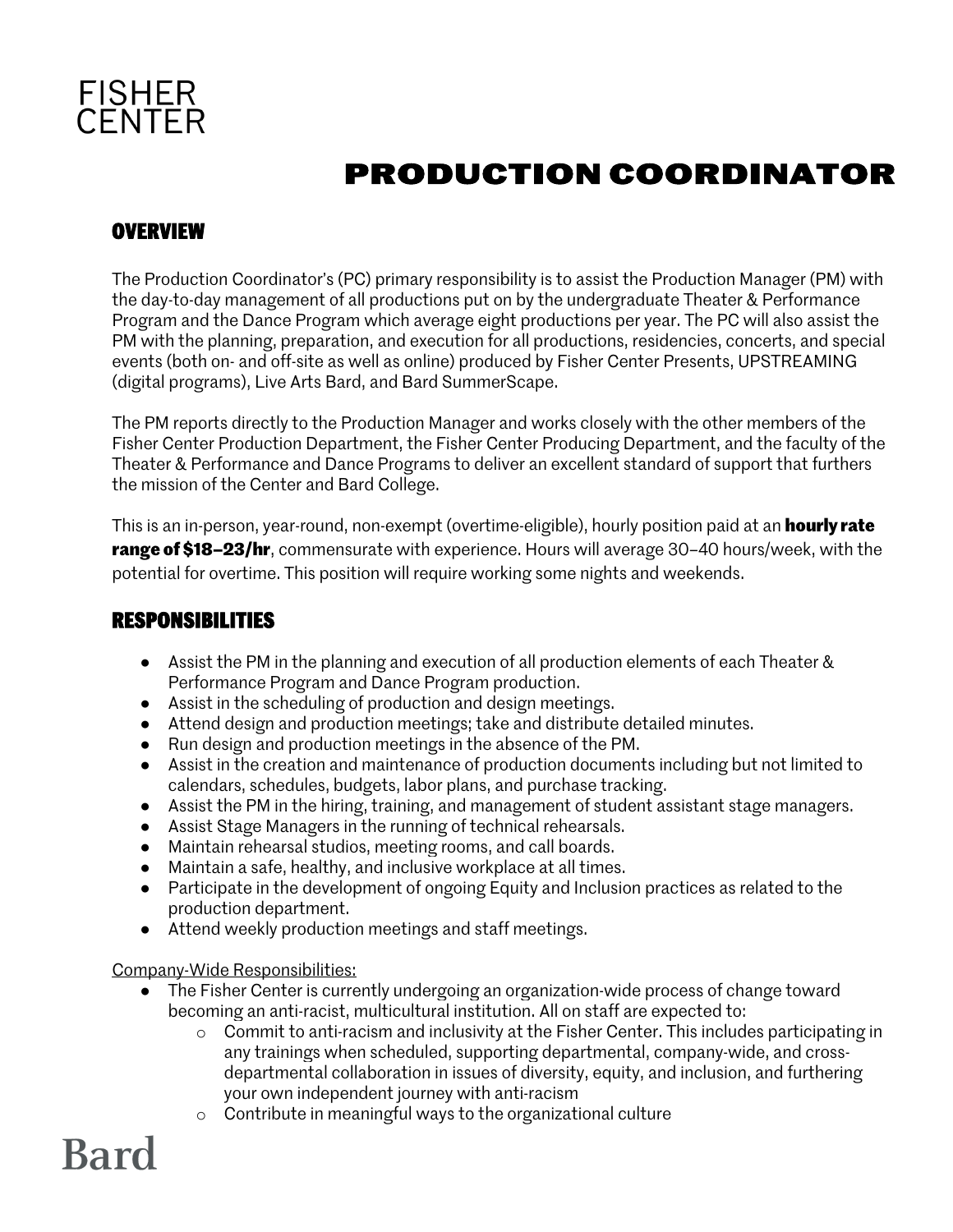

#### **QUALIFICATIONS**

- **Previous theatrical or live event production management experience; at least five years of professional experience preferred.**
- **Experience supervising a team and working with students or in educational settings.**
- **Experience managing budgets, schedules, and calendars.**
- **Basic knowledge of the practices and procedures of all theatrical departments.**
- **Knowledge and ability to instruct others on current industry-standard safety practices and procedures.**
- **Ability to read and understand scenic and construction drawings.**
- **Working knowledge of Google Suite.**
- **Experience with Vectorworks, AutoCad, and other production-related software is a plus.**
- Creative thinker and solution finder, particularly in helping solve logistical problems
- **Ability to work evenings and weekends, as determined by production schedules.**
- Successful candidates possess strong communication skills and keen attention to detail. They are collaborative, self-motivated, and bring a positive, can-do attitude!

#### *While some duties may be performed remotely, this position will require on-site and physical presence at the Fisher Center.*

## **LOCATION**

Bard's beautiful 1,000-acre campus is situated on the east bank of the Hudson River, in Annandale-on Hudson, New York. Community life is defined by numerous cultural and recreational opportunities in the surrounding historic Hudson River Valley and by proximity to New York City. Nearby towns and villages include Rhinebeck, Tivoli, and Red Hook, New York.

## **TO APPLY**

Complete the application form here: https://formfaca.de/sm/X5q4Qd\_bg.

Applications for this position will be reviewed on a rolling basis until the position is filled.

*Bard College is an equal opportunity employer and we welcome applications from those who contribute to our diversity. All qualified applicants will receive consideration for employment without regard to race, color, religion, sex, mental, or physical disability, age, sexual orientation, gender identity, national origin, familial status, veteran status, or genetic information. Bard is committed to providing access, equal opportunity, and reasonable accommodation for all individuals in employment practices, services, programs, and activities.*

#### **ABOUT THE FISHER CENTER**

The Fisher Center develops, produces, and presents performing arts across disciplines through new productions and context-rich programs that challenge and inspire. As a premier professional performing

# **Bard**